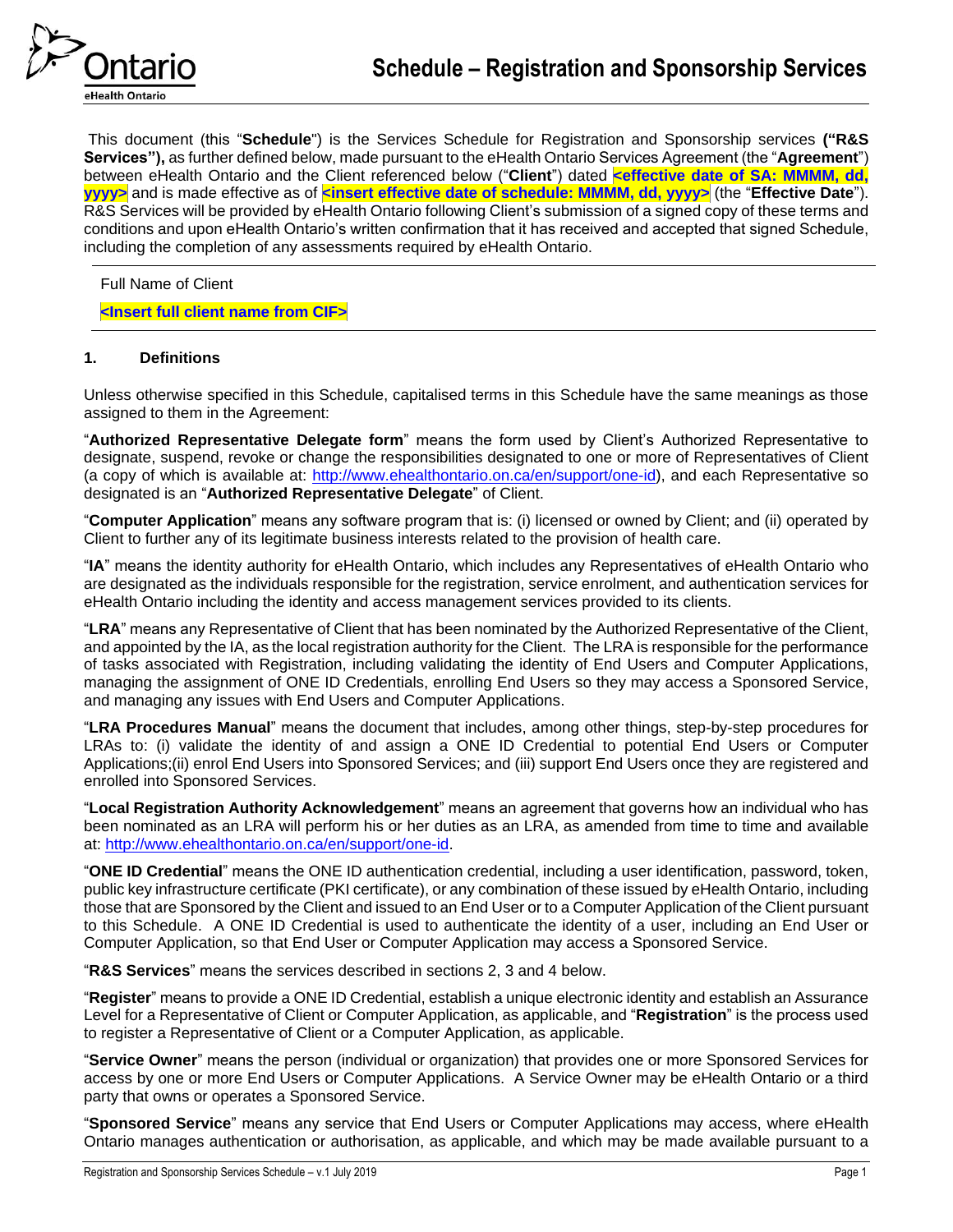

separate agreement between eHealth Ontario and Client, or a third party Service Owner and Client, as applicable, with the Client acting as the "**Sponsor**" of any such Sponsored Service for its Representatives and Computer Applications. Once Registered or enrolled for a Sponsored Service, a Representative of Client becomes an End User of Client for that service.

## **2. Provision of R&S Services and Plain Language Description**

- 2.1. When requesting R&S Services, Client should complete, sign and submit this Schedule to eHealth Ontario. The provision of R&S Services to Client is subject to the terms and conditions of the Agreement including this Schedule, and the completion of any assessments required by eHealth Ontario.
- 2.2. In connection with this Schedule, Client must nominate and maintain at least one of its Representatives as an LRA. Any Representative nominated as an LRA must complete and sign a Local Registration Authority Acknowledgement (a copy of which is available at [http://www.ehealthontario.on.ca/en/support/one-id\)](http://www.ehealthontario.on.ca/en/support/one-id). Client must nominate at least one Representative as an LRA when it requests R&S Services.
- 2.3. eHealth Ontario may in its sole discretion modify or upgrade the infrastructure that eHealth Ontario uses to provide its service offerings from time to time, including R&S Services and ONE ID Credentials.
- 2.4. Client hereby acknowledges obtaining from eHealth Ontario the plain language descriptions of the R&S Services (the "**R&S Plain Language Description**"), which describes the Service and sets out the safeguards implemented by eHealth Ontario to protect against unauthorised use and disclosure of and to protect the integrity of Personal Information. The current copy of the R&S Plain Language Description is available at the eHealth Ontario website at: [http://www.ehealthontario.on.ca/en/services/one-id.](http://www.ehealthontario.on.ca/en/services/one-id) The R&S Services will substantially comply with the then current R&S Plain Language Description, as such is updated or replaced from time to time.

## **3. Registration**

- 3.1. In connection with this Schedule, the Clients' Authorized Representative is responsible for overseeing and fulfilling the Clients' obligations under this Schedule, including implementation and operation of ONE ID access management processes (available at: [http://www.ehealthontario.on.ca/support/one-id\)](http://www.ehealthontario.on.ca/support/one-id) and acting as Sponsor for any Sponsored Service on behalf of Client. Client's Authorized Representative may designate one or more Client Representatives as an Authorized Representative Delegate by providing written notice to the IA using the Authorized Representative Delegate form. For the purposes of this Schedule, the term Client's Authorized Representative includes any Authorized Representative Delegates of Client. The Client will cause its Authorized Representative to fulfil his or her duties in accordance with the terms and conditions of this Schedule and the Agreement.
- 3.2. In addition to the requirement set out in section 2.1, upon the written request of eHealth Ontario, Client's Authorized Representative will nominate, in writing, one or more of its Representatives to be appointed as an LRA. Client acknowledges that any such nomination, including its initial nomination for section 2.1 above, does not guarantee that such Representative will be appointed as an LRA, as the IA has the sole authority to make such a determination. If the IA rejects a nomination, it will notify the Client's Authorized Representative in writing, setting out its reasons for rejection. LRAs accepted by the IA will assist the IA in executing Registration and performing enrolment functions within the Client's organization, and Client will cause each accepted LRA to fulfil his or her duties in accordance with the terms and conditions of this Schedule and the Agreement.
- 3.3. eHealth Ontario is responsible for providing Client with access to the LRA Procedures Manual, the current version of which is available at [https://www.ehealthontario.on.ca/docs.](https://www.ehealthontario.on.ca/docs) eHealth Ontario or the IA will email a copy of the current version of the LRA Procedures Manual to one or more of the LRAs representing Client upon receipt of a written request from Client setting out the applicable email addresses.
- 3.4. eHealth Ontario has the right, at any time, to suspend or revoke the appointment of any LRA for any reason and will provide Client with written notice at the time of suspension or revocation. The written notice from eHealth Ontario will include the reasons for the suspension or revocation.
- 3.5. Client may request that the appointment of an individual appointed as an LRA representing Client be suspended or revoked by providing written notice of same to the IA.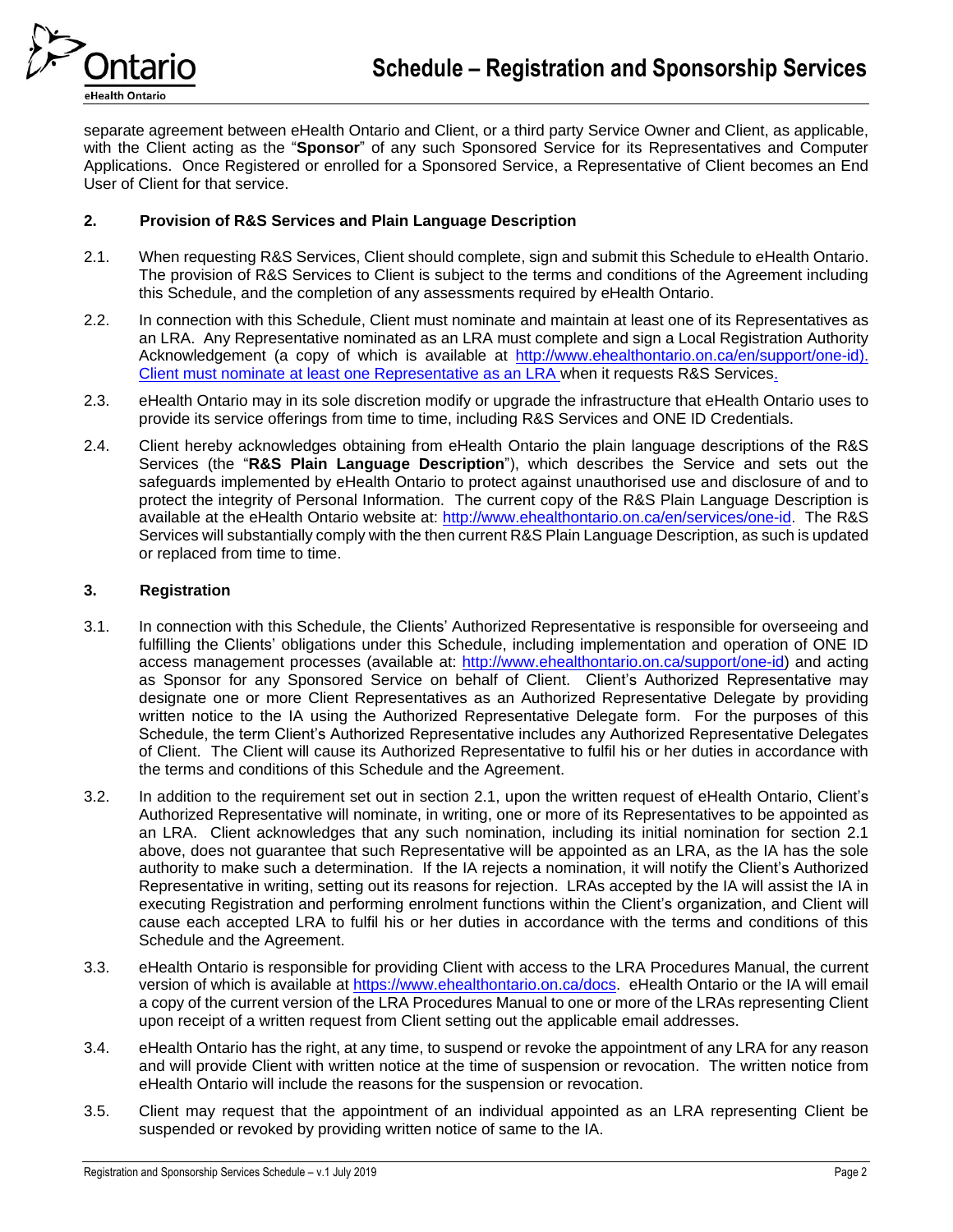

- 3.6. The Client's Authorized Representative may request that the designation of any Client Representative identified as an Authorized Representative Delegate be suspended, revoked or changed by providing written notice to the IA and completing and signing the Authorized Representative Delegate form.
- 3.7. Client acknowledges that upon termination of this Schedule or the Agreement, the appointment of all individuals appointed as LRAs representing Client will be revoked.
- 3.8. Client will cause each appointed LRA to fulfill his or her duties in accordance with the terms and conditions of this Schedule and the Agreement, including the Local Registration Authority Acknowledgement and the LRA Procedures Manual. Client will notify eHealth Ontario as soon as possible if and when any of its LRAs are changed or leaves the Client.
- 3.9. Upon receiving written confirmation from eHealth Ontario that it has received and accepted the signed Schedule from Client, Client may begin Registration of its Representatives and Computer Application:
	- (i) When seeking to Register any Representative as an End User, Client will cause that Representative to agree to be bound by the then current Acceptable Use Policy, subject to any amendments made to that policy by eHealth Ontario from time to time. If an End User will not so agree, the Client's LRA will not Register that Representative, provide that Representative with a ONE ID Credential or enrol him or her in any Sponsored Services. Client will notify eHealth Ontario immediately if Client becomes aware of any breach or likely breach of the Acceptable Use Policy by any of its End Users.
	- (ii) For any Computer Application that Client seeks to Register, Client will designate one or more Representatives who will act as contacts for eHealth Ontario. Client may replace any such Representative by giving written notice of the replacement Representative to the IA, which notice includes the replacement Representative's name and contact information.
- 3.10. Without limiting Client's responsibility for the acts and omissions of its Representatives or End Users, the Client remains responsible and liable for any breach of this Schedule by a Computer Application, End User or any other Representative of Client.

# **4. Sponsorship**

- 4.1 Upon receipt of authorization by eHealth Ontario from a Service Owner, and written confirmation by eHealth Ontario that the Service Owner has approved Client, Client will be permitted to act as a Sponsor to sponsor and enroll End Users or its Computer Application, as applicable, into the authorized Sponsored Service associated with that Service Owner. Client is solely responsible for arranging access to any Sponsored Service, including arranging the applicable separate agreement and providing such computer applications, systems or other means needed to access a Sponsored Service, and eHealth Ontario disclaims any responsibility or liability for Client not obtaining such access.
- 4.2 Client's role as Sponsor is subject to the terms and conditions of the Agreement and this Schedule. Client acknowledges and agrees that eHealth Ontario is neither responsible nor liable for any Sponsored Service provided by a third party Service Owner and that eHealth Ontario assumes no liability for any diagnostic, treatment, health care decision or any other decision or action taken by any person using any Sponsored Service.
- 4.3 As Sponsor, Client is responsible for:
	- (i) Ensuring that all requirements related to a Sponsored Service are met by its Representatives and Computer Applications, as applicable, including any applicable agreement requirements, prior to enrolling any Representative or Computer Application into that Sponsored Service;
	- (ii) Determining whether or not a Representative who requests the Sponsored Service is eligible to be an End User of the Sponsored Service;
	- (iii) Attesting that its Representatives and Computer Applications have a legitimate business requirement associated with the provisioning of health care related services to be enrolled in the Sponsored Services and that the foregoing meet the eligibility requirements for the Sponsored Services as determined by the applicable Service Owner;
	- (iv) Confirming and supplying the information required for enrolment in a Sponsored Service to eHealth Ontario;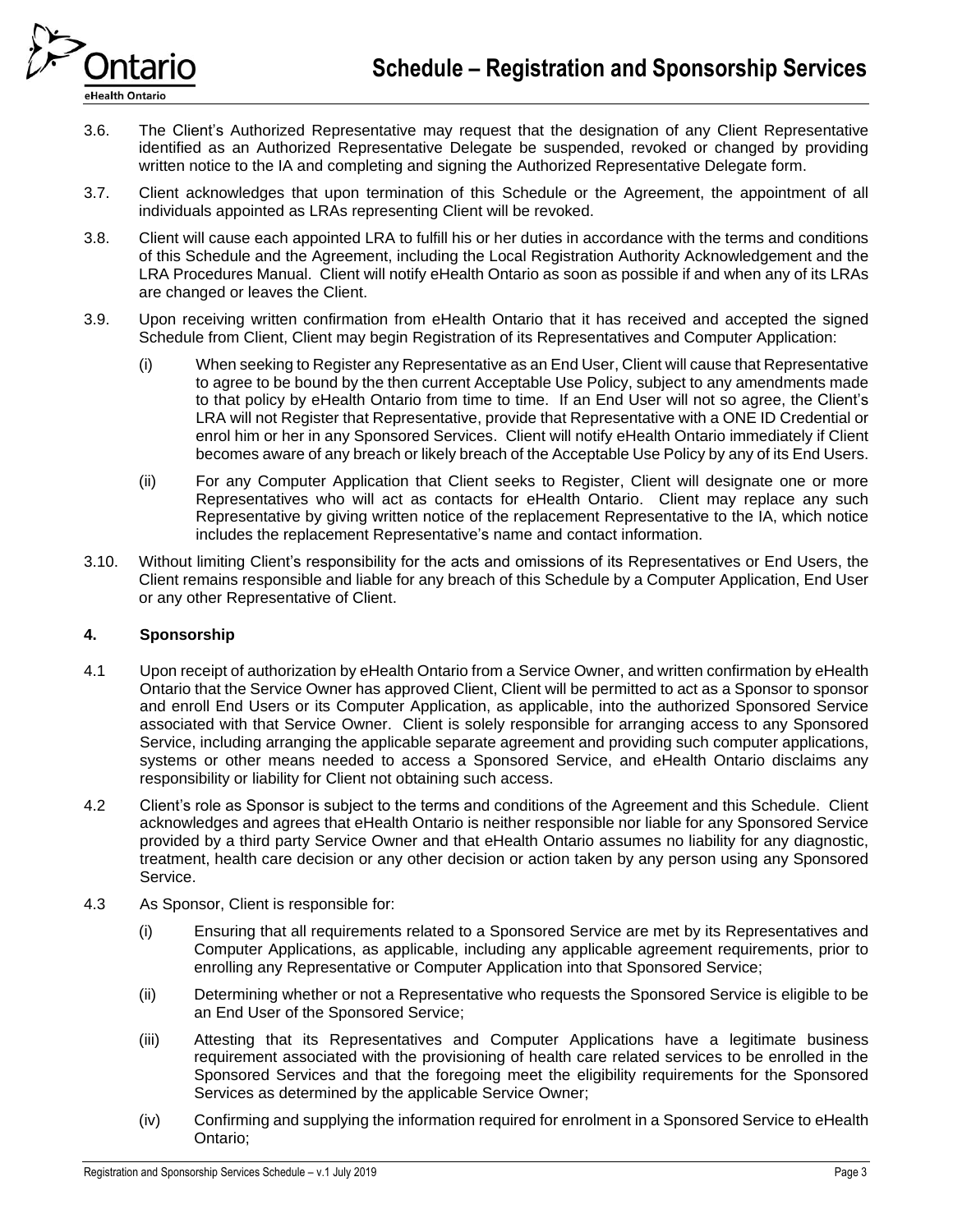

- (v) Obtaining any necessary consents, and meeting other applicable requirements, under Applicable Laws before collecting, using, or disclosing Personal Information of an End User;
- (vi) Informing its LRA to revoke access to any Sponsored Service if any End User or Computer Application it Sponsored: (a) no longer has a legitimate business requirement to be enrolled in any of the Sponsored Services, or (b) no longer meets the eligibility requirements for any of the Sponsored Services. The Client's LRA will also inform eHealth Ontario of the foregoing, so that eHealth Ontario or the IA may ensure that access to the applicable Sponsored Services has been revoked;
- (vii) Upon the request of eHealth Ontario, providing a listing of all End Users and Computer Applications that it Sponsored for any Sponsored Service. Such report will be in the form and format requested by eHealth Ontario and include such details as may be reasonably required by eHealth Ontario;
- (viii) For monitoring the use of any Sponsored Service by its End Users or its Computer Application. Client will notify eHealth Ontario in writing as soon as reasonably possible upon becoming aware of any breach of the terms and conditions of any Sponsored Service by its End Users or its Computer Application; and
- (ix) To actively monitor its computer systems, peripherals, terminals, communications equipment and all related hardware and software used in connection with any Sponsored Services, including its Computer Application, by installing commercially available anti-virus and system monitoring software that, among other things, contemporaneously detects the status and findings of anti-virus scans and other monitoring reasonably applicable in health care information technology systems. Client agrees to have in place and maintain such software at all times.
- 4.4 Notwithstanding anything to the contrary in the Agreement, where Client acts as Sponsor, Client agrees that eHealth Ontario may disclose to the applicable Service Owner the legal name of each End User, their contact information and login ID, their date of enrollment and logs associated with their access to the applicable Sponsored Service.

# **5. Representations**

- 5.1. Client represents and warrants that it has the rights necessary and required under Applicable Laws to disclose the information with respect to any End User, Authorized Representative, Authorized Representative Delegate, LRA or other Representative of Client to eHealth Ontario in connection with this Schedule and that the information provided is complete and accurate. Should Client become aware of any change to that information, Client will provide written notice of that change to eHealth Ontario.
- 5.2. eHealth Ontario represents and warrants that it has the authority and is permitted under Applicable Laws to provide the R&S Services.

## <span id="page-3-0"></span>**6. Audit**

- 6.1. Client authorises eHealth Ontario and its Representatives, upon five (5) days written notice and during business hours, to inspect any records and documents in the possession or under the control of Client relating to the responsibilities of Client as provided under this Schedule including the tasks and activities to be performed by its Authorized Representative, Authorized Representative Delegates or LRAs.
- 6.2. eHealth Ontario may exercise its rights under sectio[n 6.](#page-3-0)1 to verify compliance with the terms and conditions of this Schedule and any applicable terms of the Agreement, including LRA obligations set out in the Local Registration Authority Acknowledgement.

## **7. Use**

7.1. Client acknowledges that the R&S Services are provided to Client solely for the benefit of Client and its Representatives and not for the benefit of any other person. Client will not permit any person other than its Representatives to use the Sponsored Services made available through this Schedule.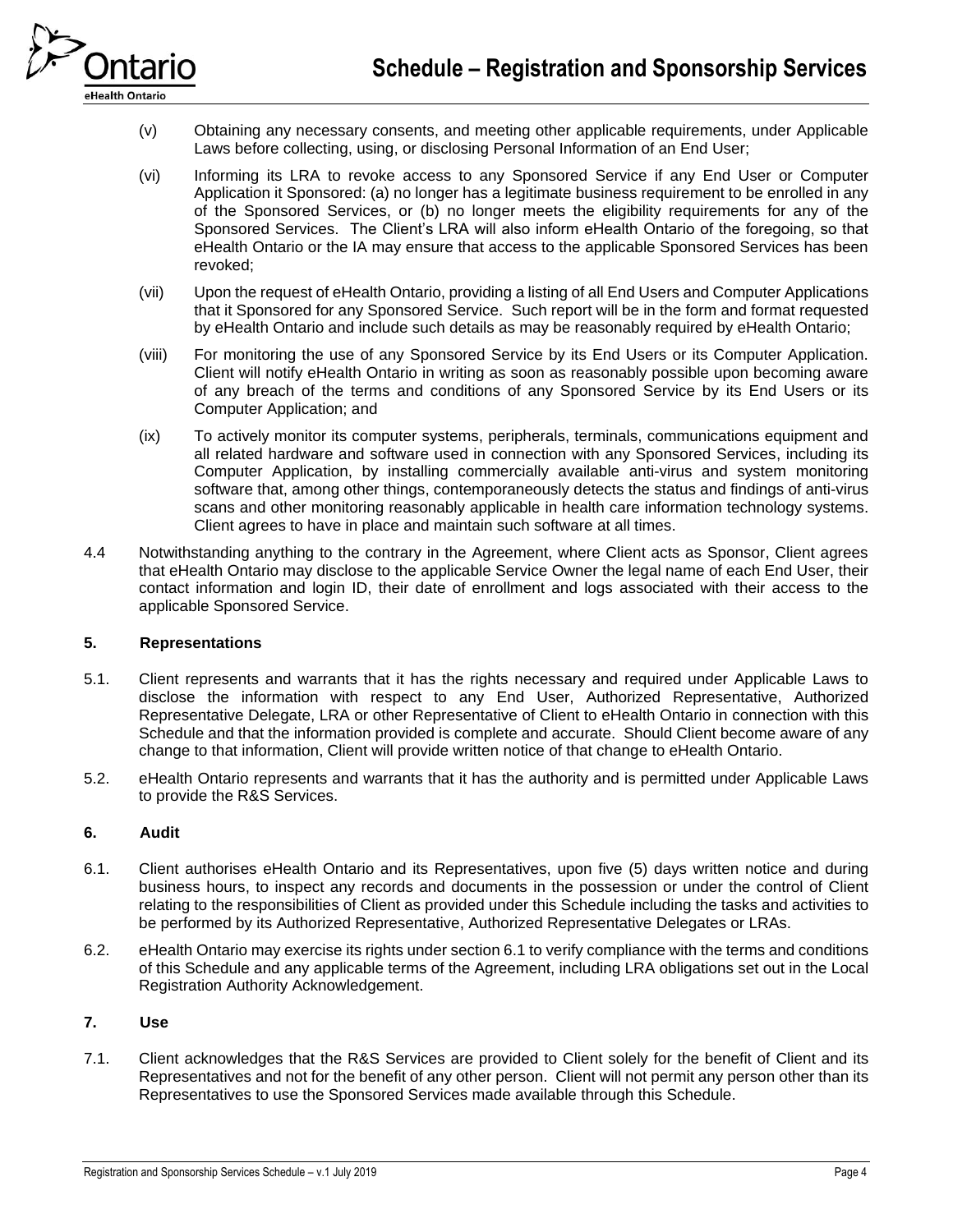

eHealth Ontario

## **8. Limitations of Liability**

- 8.1. With respect to any claims arising from or relating to eHealth Ontario's performance or non-performance under this Schedule, in no event will the total cumulative liability of eHealth Ontario (including its Representatives) exceed \$100,000.00. This limitation will apply irrespective of the nature of the cause of action, demand or claim, including breach of contract, negligence, tort or any other legal theory and will survive failure of the essential purpose of this Schedule or of any remedy.
- 8.2. The limit of Client's liability to eHealth Ontario concerning performance or non-performance or in any manner related to this Schedule, for any and all claims will not in the aggregate exceed the greater of:
	- (i) \$1,000,000.00; or
	- (ii) \$5,000.00 multiplied by the number equal to all of the enrolments of any Registrant in any Sponsored Service initiated or completed by Client or its Representatives; provided that, it will not exceed \$5,000,000.00.

This limitation will apply irrespective of the nature of the cause of action, demand or claim, including breach of contract, negligence, tort or any other legal theory and will survive failure of the essential purpose of this Schedule or of any remedy.

- 8.3. The above limitations do not apply to any claim arising from the fraud or wilful misconduct of a party, a party's breach of the confidentiality terms of the Agreement or a party's breach of Applicable Laws.
- 8.4. With the exception of any express warranties contained in this Schedule or in the Agreement, eHealth Ontario expressly disclaims any representations, warranties, or conditions with respect to or arising from or relating to the Agreement or this Schedule whether express or implied, past or present, statutory or otherwise, including without limitation, any implied warranties and conditions of merchantable quality or fitness for a particular purpose.

#### **9. Contact**

9.1. The contact information for eHealth Ontario, for the purposes of this Schedule, is set out below:

#### **eHealth Ontario's Primary Contact**

eHealth Ontario Attention: Identity Authority Business Support (IA) 777 Bay Street, Suite 701 Toronto, ON, M5G 2C8 Phone (eHealth Ontario Service Desk): 1-866-250-1554 (advise Service Desk to contact the ONE ID department) [ONEIDBusinessSupport@ehealthontario.on.ca](mailto:ONEIDBusinessSupport@ehealthontario.on.ca)

9.2. The contact information for Client, for the purpose of this Schedule, is set out below:

## **Client's Authorized Representative**

| Name of Client's Authorized<br>Representative<br><lnsert></lnsert>         | Title of Client's Authorized Representative<br><lnsert></lnsert>         |
|----------------------------------------------------------------------------|--------------------------------------------------------------------------|
| Phone Number of Client's Authorized<br>Representative<br><lnsert></lnsert> | Email Address of Client's Authorized Representative<br><lnsert></lnsert> |